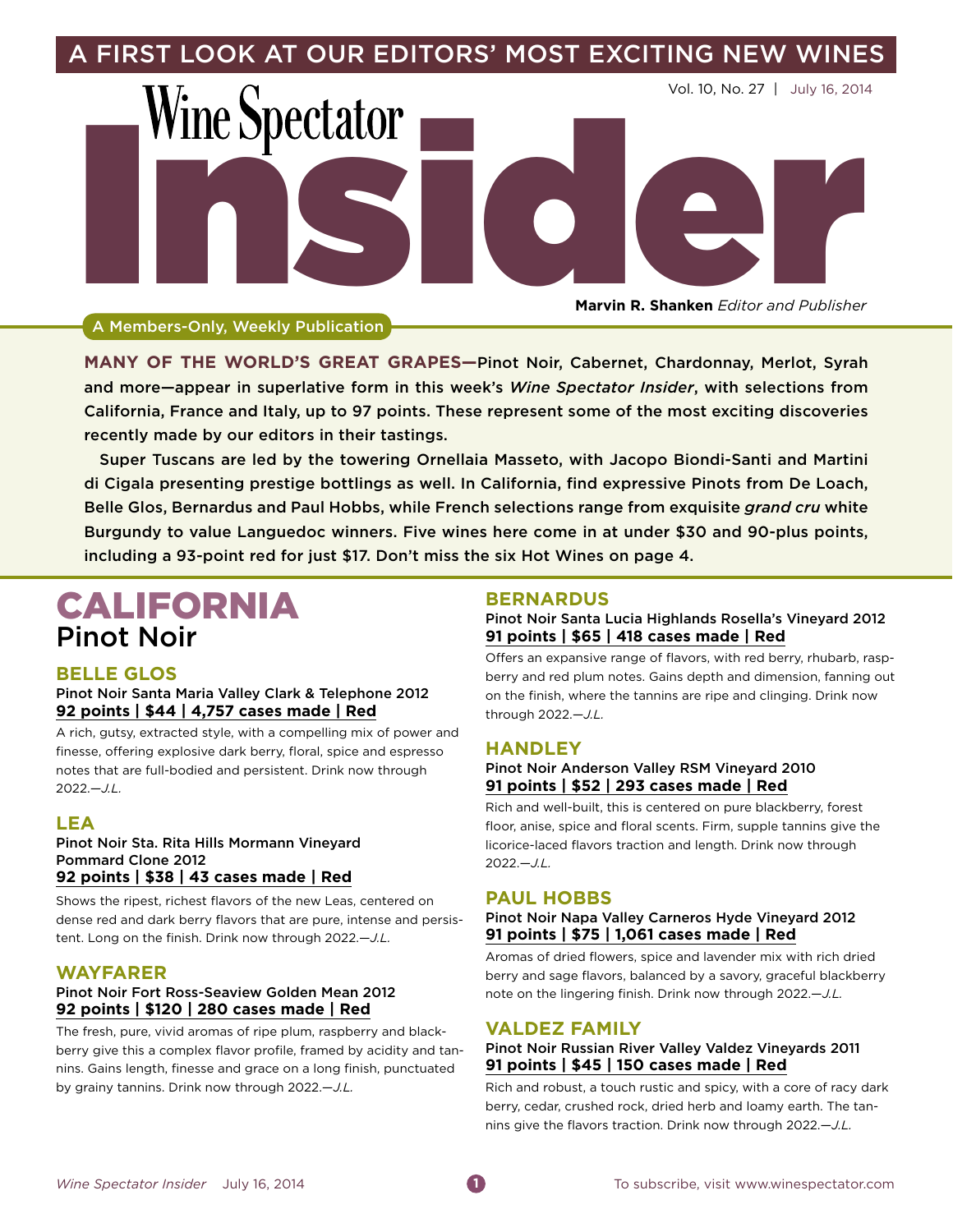# FRANCE Burgundy Côte de Beaune / **White**

# **Marius Delarche**

#### Corton-Charlemagne 2011 **93 points | \$144 | 15 cases imported | White**

The oak is well-integrated into this racy, harmonious white. Peach, apple, lemon and spice flavors abound while this remains taut and focused through the lingering finish. Best from 2016 through 2024.—*B.S.*

# **Louis Latour**

## Chevalier-Montrachet Les Demoiselles 2011 **93 points | \$380 | 250 cases made | White**

A plush, spicy white, whose peach, melon, honey and citrus flavors are accented by baking spices. Viscous in texture, this leaves a honey- and spice-tinged finish. Slightly tannic in the end. Best from 2017 through 2027.—*B.S.*

# **Mischief & Mayhem**

## Puligny-Montrachet Les Pucelles 2011 **93 points | \$200 | 50 cases made | White**

Laden with mineral elements, this white is dense and powerful. White flower, lime, apple, spice and stone flavors prevail as this kicks into overdrive on the finish. Best from 2016 through 2025.—*B.S.*

# **Ballot-Millot & Fils**

#### Meursault Genevrières 2011 **92 points | \$150 | 10 cases imported | White**

Shows density and drive, with apple, lemon, butterscotch and honey flavors meshing with the vivid acidity. The elements come together on the citrus- and spice-infused aftertaste. Best from 2016 through 2025.—*B.S.*

## **Antonin Guyon**

## Puligny-Montrachet Les Pucelles 2011 **92 points | \$160 | 30 cases imported | White**

Beeswax and lanolin notes accent the lime, peach and mineral flavors. This is concentrated, almost oily in texture, finishing with a tactile sensation and a long aftertaste. Best from 2016 through 2025.—*B.S.*

# **Domaine Leflaive**

## Meursault Sous le Dos d'Ane 2011 **92 points | \$145 | 248 cases imported | White**

The peach, apple and lemon flavors are well-integrated with spicy oak in this sleek, supple white. Harmonious and refreshing, with spice notes echoing on the lingering finish. Best from 2015 through 2024.—*B.S.*

# **Olivier Leflaive**

#### Meursault Poruzots 2012 **92 points | \$133 | 40 cases imported | White**

This ripe white offers lemon, apple, butterscotch, smoke and toast flavors. Tangy and vibrant, gaining suppleness with air. The long finish echoes fruit and spice details. Best from 2016 through 2024.—*B.S.*

## **Mischief & Mayhem**

## Meursault Les Charmes 2011 **92 points | \$150 | 75 cases made | White**

The complex aromas and flavors of nut oil, sweet corn, vanilla, clove, butterscotch, apple and lime are corralled by the bright acidity in this graceful, intense white. Balanced and long, picking up a mineral element. Best from 2016 through 2024.—*B.S.*

# **Paul Pillot**

## Chassagne-Montrachet Les Mazures 2011 **92 points | \$86 | 25 cases imported | White**

This is creamy, offset by bright acidity, evoking aromas and flavors of peach, melon, lemon and mineral. The stony essence continues through the lingering finish. Best from 2016 through 2024.—*B.S.*

# FRANCE Languedoc-Roussillon / Red

# **Domaine Gardiés**

Côtes du Roussillon-Villages La Torre 2011 **93 points | \$84 | 56 cases imported | Red**

A ripe and rich red from Southern France that features wellsculpted flavors of dark plum, raspberry and cherry tart that lengthen out pleasantly. Best from 2016 through 2021.—*K.M.*

# **Abbaye Sylva Plana**

#### Faugères Le Songe de l'Abbé 2011 **91 points | \$39 | 350 cases imported | Red**

Well-integrated, with plenty of lift to the lively dark plum, boysenberry, roasted beef and dark fig flavors. Features intense chocolate and espresso notes midpalate. Drink now through 2020.—*K.M.*

# **Château Fardel-Laurens**

## Faugères L'Ardoise 2012 **90 points | \$16 | 100 cases imported | Red**

Rich, meaty aromas and flavors are joined by unctuous notes of blackberry, mint, tar and slate. Complex yet pure-tasting, with a lush finish of spice and chocolate. Drink now through 2020.—*K.M.*

# **Château Festiano**

## Minervois 2011 **90 points | \$17 | 500 cases imported | Red**

Juicy and ripe, with hints of richness and elegance to the concentrated dark plum, blackberry and dark currant flavors. Pepper and graphite notes show midpalate. Drink now through 2020.—*K.M.*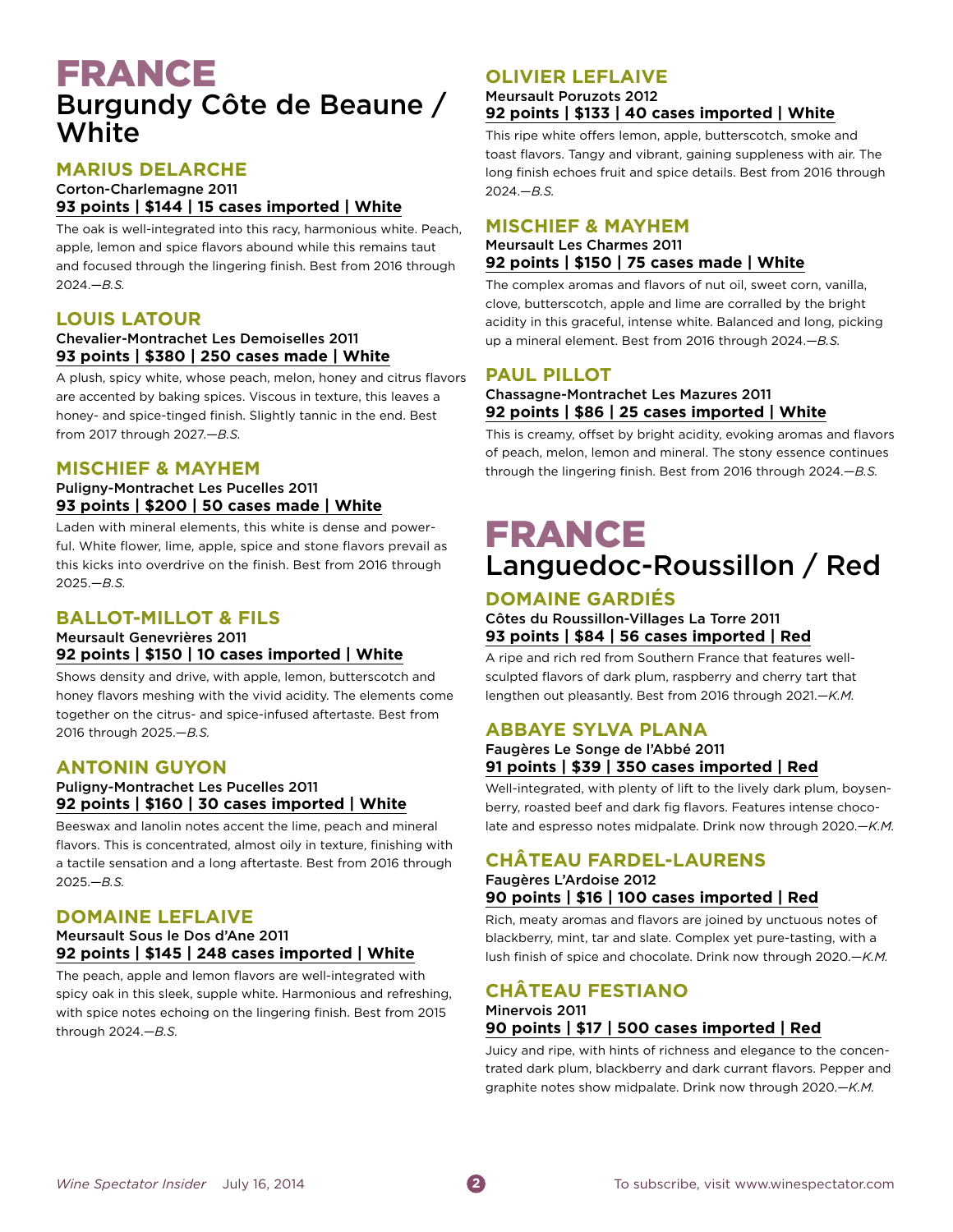# FRANCE Rhône

## **M. Chapoutier**

Hermitage White Chante-Alouette 2012 **93 points | \$100 | 1,200 cases imported | White**

Salted butter, chamomile, lemon rind and white peach notes course along, inlaid with honeysuckle and verbena hints. Mineraldriven finish. Drink now through 2022.—*J.M.*

# **Lucien & André Brunel**

## Châteauneuf-du-Pape White Les Cailloux 2013 **92 points | \$65 | 200 cases imported | White**

Shows a rounded, plump feel, with creamy-edged yellow apple, melon and heather notes backed by hints of brioche and salted butter on the finish. Drink now through 2015.—*J.M.*

# **Château Maucoil**

## Châteauneuf-du-Pape L'Esprit 2010 **92 points | \$116 | 100 cases imported | Red**

A traditional version, with licorice snap, bramble, tobacco and warm pebble notes working with the raspberry pâte de fruit and blackberry coulis flavors. Drink now through 2021.—*J.M.*

# **Château Maucoil**

## Châteauneuf-du-Pape Privilège 2010 **91 points | \$75 | 200 cases imported | Red**

Solid, with grippy raspberry pâte de fruit, black licorice, bramble and fruitcake notes that give way to a pebbly feel on the finish. Still has some unwinding to do. Drink now through 2020.—*J.M.*

# **Château La Nerthe**

## Châteauneuf-du-Pape White 2013 **91 points | \$59 | 300 cases imported | White**

Shows good zip, with a stony spine driving through the core of peach, heather, citrus and almond notes. Grenache Blanc, Roussanne, Clairette and Bourboulenc. Drink now through 2018.—*J.M.*

# **Le Vieux Donjon**

## Châteauneuf-du-Pape White 2013 **91 points | \$65 | 120 cases made | White**

Peach, salted butter, blanched almond and citrus oil notes are tightly woven here, with a quinine edge adding cut and drive to the finish. Not big, but fresh. Drink now through 2016.—*J.M.*

# **Lavau**

#### Gigondas 2012 **90 points | \$26 | 15,000 cases imported | Red**

Features a dark profile, with steeped plum, black licorice and graphite notes framed by Lapsang souchong tea and carrying through a fleshy, well-defined finish. Drink now through 2017.—*J.M.*

# ITALY Toscana

# **Il Molino di Grace**

#### Toscana Gratius 2008 **93 points | \$65 | 1,000 cases made | Red**

Beginning to exhibit some mature aromas of mushroom, underbrush, incense and decaying cherry and berry fruit, this is balanced and vibrant. Sangiovese. Drink now through 2023.—*B.S.*

# **Poggio Bonelli**

#### Toscana Poggiassai 2010 **93 points | \$35 | 250 cases imported | Red**

A lovely expression of black currant, black cherry, violet, licorice and spice aromas and flavors herald this harmonious red. Sangiovese and Cabernet Sauvignon. Drink now through 2024.—*B.S.*

## **Vecchia Cantina di Montepulciano** Toscana Orbaio Redi Argo et Non Briareo 2009 **93 points | \$17 | 344 cases imported | Red**

Mature aromas of licorice, leather, black currant and spice are expressive. Concentrated, balanced and complex. Sangiovese, Merlot and Cabernet Sauvignon. Drink now through 2023.—*B.S.*

# **Arcanum**

## Toscana Valadorna 2008 **92 points | \$80 | 604 cases imported | Red**

Beautiful balance sets the stage for the cherry, black currant and spice flavors. Lively in structure, capped by ripe, fine-grained tannins. Merlot and Cabernet Franc. Drink now through 2020.—*B.S.*

# **Jacopo Biondi-Santi**

## Toscana Schidione 2004 **92 points | \$350 | 500 cases made | Red**

A mix of rosemary, sage, lavender, licorice, cherry and saline flavors highlight this mature red. Balanced and elegant. Sangiovese, Cabernet Sauvignon and Merlot. Drink now through 2020.—*B.S.*

# **Canneto**

## Toscana Filippone 2010 **92 points | \$35 | 150 cases imported | Red**

The black cherry and plum notes are shaded by cedar, green olive and wild herb accents. Firm yet harmonious, with a lean character. Sangiovese and Merlot. Best from 2016 through 2025.—*B.S.*

# **CP**

## Sangiovese Toscana 2010 **92 points | \$16 | 2,000 cases made | Red**

A vibrant center of energy drives the strawberry and cherry flavors in this intense, elegant red. The tannins are sinewy, yet this remains balanced and lingering. Drink now through 2022.—*B.S.*